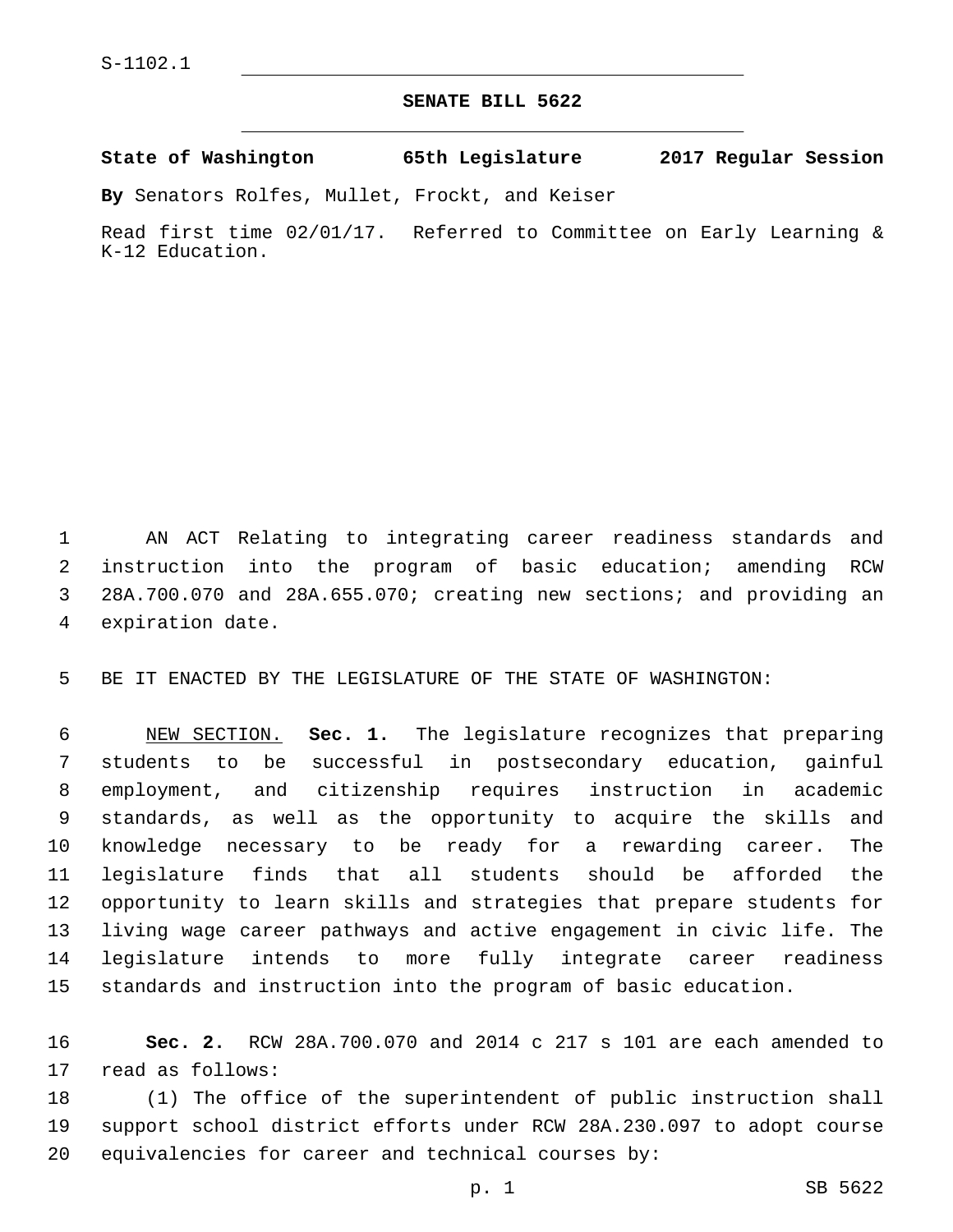(a) Recommending career and technical curriculum suitable for 2 course equivalencies;

 (b) Publicizing best practices for high schools and school districts in developing and adopting course equivalencies; and

 (c) In consultation with the Washington association for career and technical education, providing professional development, technical assistance, and guidance for school districts seeking to 8 expand their lists of equivalent courses.

 (2) The office of the superintendent of public instruction shall provide professional development, technical assistance, and guidance for school districts to develop career and technical course equivalencies that also qualify as advanced placement courses.

 (3) The office of the superintendent of public instruction, in consultation with one or more technical working groups convened for this purpose, shall develop curriculum frameworks for a selected list of career and technical courses that may be offered by high schools or skill centers whose content in science, technology, engineering, and mathematics is considered equivalent in full or in part to science or mathematics courses that meet high school graduation requirements. The content of the courses must be aligned with state essential academic learning requirements in mathematics as adopted by the superintendent of public instruction in July 2011 and the essential academic learning requirements in science as adopted in October 2013, and industry standards. The office shall submit the list of equivalent career and technical courses and their curriculum frameworks to the state board of education for review, an opportunity for public comment, and approval. The first list of courses under this subsection must be developed and approved before the 2015-16 school year. Thereafter, the office may periodically update or revise the list of courses using the process in this subsection.

 (4) The office of the superintendent of public instruction, in consultation with one or more technical working groups convened for 33 this purpose, shall develop a curriculum framework for a career and technical education course that may be offered by high schools, in which the content in social studies education is considered equivalent in full or in part to social studies courses that meet high school graduation requirements, including those that incorporate instruction in civics and financial literacy. The framework should also include the development of a high school and beyond plan satisfying the requirement of RCW 28A.230.090. The content of the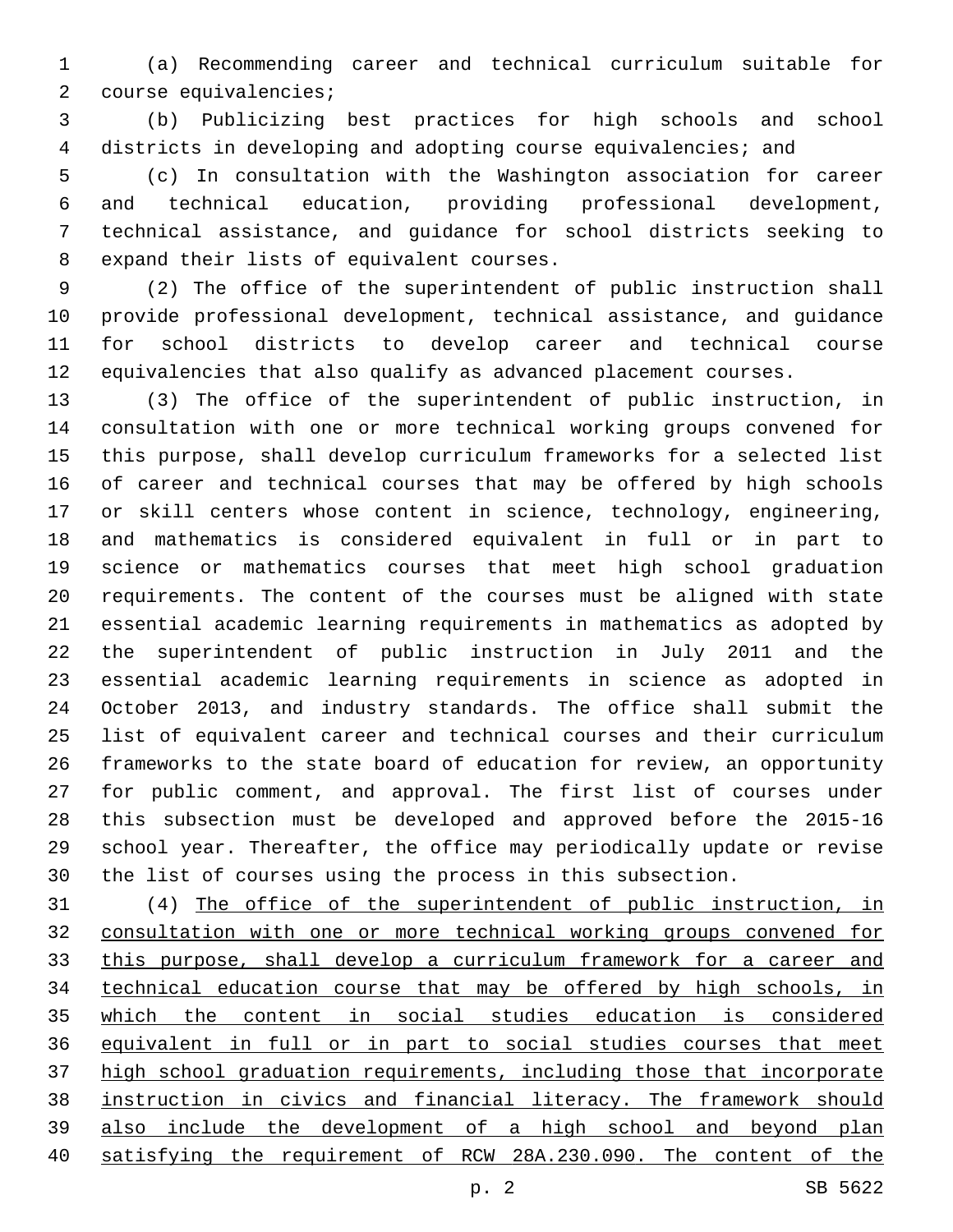course must be aligned with state essential academic learning requirements in social studies as adopted by the superintendent of public instruction, and be aligned with standards of career readiness as established in RCW 28A.655.070. The office shall submit the curriculum framework to the state board of education for review, an opportunity for public comment, and approval, and shall be available 7 for implementation before the 2018-19 school year.

 (5) Subject to funds appropriated for this purpose, the office of the superintendent of public instruction shall allocate grant funds to school districts to increase the integration and rigor of academic instruction in career and technical courses. Grant recipients are encouraged to use grant funds to support teams of academic and technical teachers using a research-based professional development model supported by the national research center for career and technical education. The office of the superintendent of public instruction may require that grant recipients provide matching resources using federal Carl Perkins funds or other fund sources.

 **Sec. 3.** RCW 28A.655.070 and 2015 c 211 s 3 are each amended to 19 read as follows:

 (1) The superintendent of public instruction shall develop essential academic learning requirements that identify the knowledge and skills all public school students need to know and be able to do based on the student learning goals in RCW 28A.150.210, develop student assessments, and implement the accountability recommendations and requests regarding assistance, rewards, and recognition of the 26 state board of education.

(2) The superintendent of public instruction shall:

 (a) Periodically revise the essential academic learning requirements, as needed, based on the student learning goals in RCW 30 28A.150.210. Goals one and two shall be considered primary. ((To the maximum extent possible)) Before the 2018-19 school year, the 32 superintendent shall ((integrate)) develop a set of career readiness 33 standards to guide the full integration of goal four and the knowledge and skill areas in the other goals in the essential 35 academic learning requirements; and

 (b) Review and prioritize the essential academic learning requirements and identify, with clear and concise descriptions, the grade level content expectations to be assessed on the statewide student assessment and used for state or federal accountability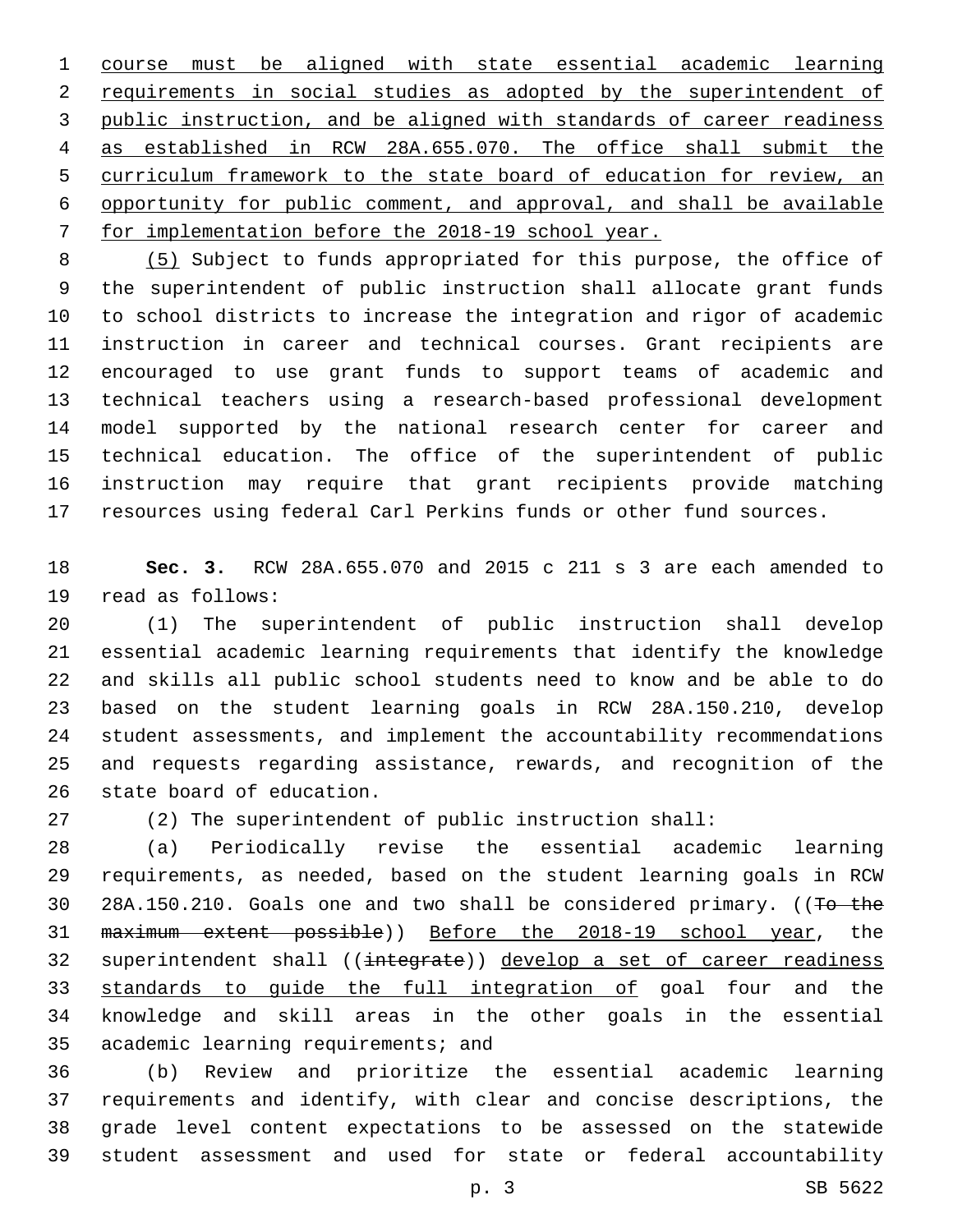purposes. The review, prioritization, and identification shall result in more focus and targeting with an emphasis on depth over breadth in the number of grade level content expectations assessed at each grade level. Grade level content expectations shall be articulated over the grades as a sequence of expectations and performances that are logical, build with increasing depth after foundational knowledge and skills are acquired, and reflect, where appropriate, the sequential nature of the discipline. The office of the superintendent of public instruction, within seven working days, shall post on its web site any grade level content expectations provided to an assessment vendor for use in constructing the statewide student assessment.

 (3)(a) In consultation with the state board of education, the superintendent of public instruction shall maintain and continue to develop and revise a statewide academic assessment system in the content areas of reading, writing, mathematics, and science for use in the elementary, middle, and high school years designed to determine if each student has mastered the essential academic learning requirements identified in subsection (1) of this section. School districts shall administer the assessments under guidelines adopted by the superintendent of public instruction. The academic assessment system may include a variety of assessment methods, including criterion-referenced and performance-based measures.

 (b) Effective with the 2009 administration of the Washington assessment of student learning and continuing with the statewide student assessment, the superintendent shall redesign the assessment in the content areas of reading, mathematics, and science in all grades except high school by shortening test administration and reducing the number of short answer and extended response questions.

 (c) By the 2014-15 school year, the superintendent of public instruction, in consultation with the state board of education, shall modify the statewide student assessment system to transition to assessments developed with a multistate consortium, as provided in 33 this subsection:

 (i) The assessments developed with a multistate consortium to assess student proficiency in English language arts and mathematics shall be administered beginning in the 2014-15 school year. The reading and writing assessments shall not be administered by the superintendent of public instruction or schools after the 2013-14 39 school year.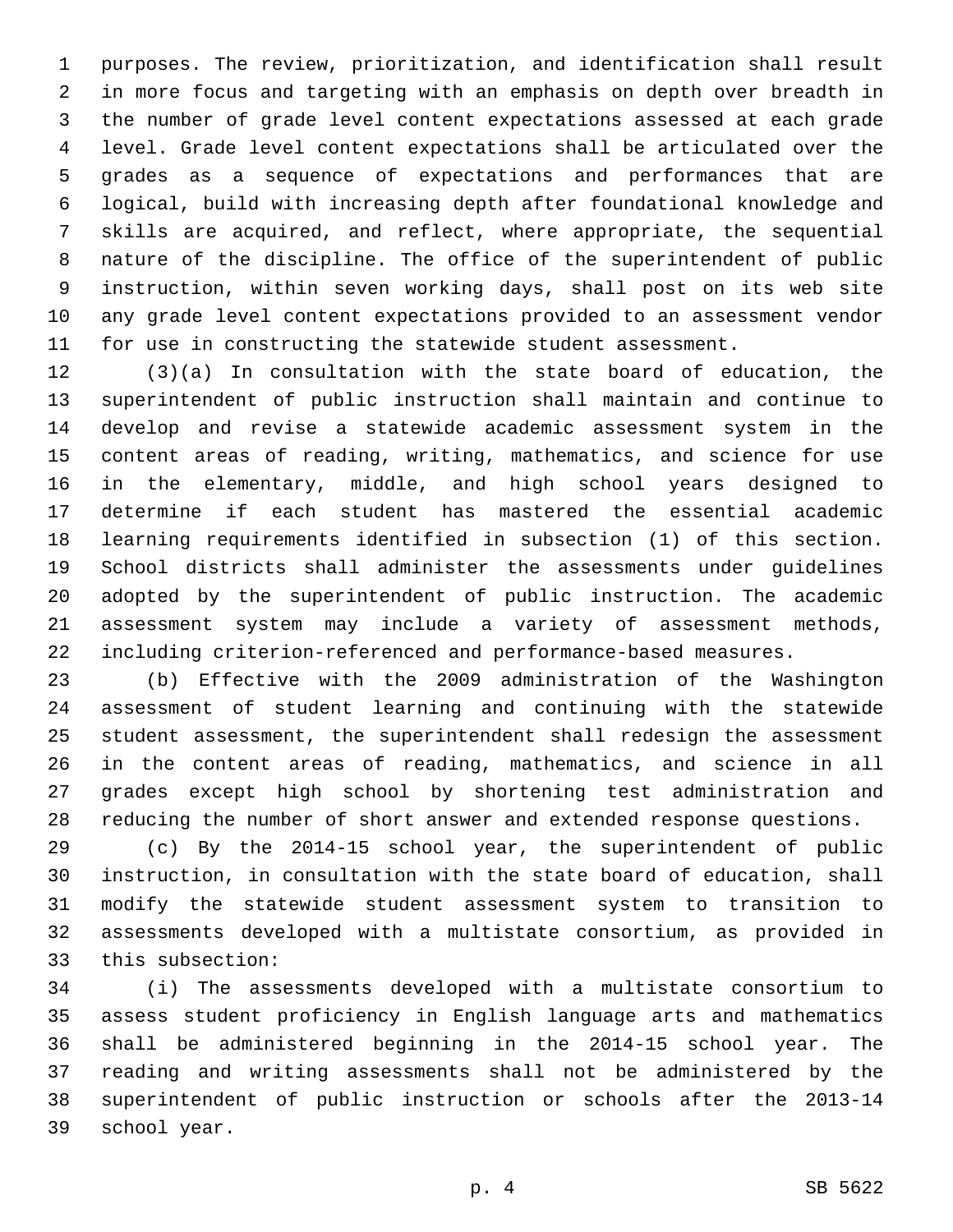(ii) The high school assessments in English language arts and mathematics in (c)(i) of this subsection shall be used for the purposes of earning a certificate of academic achievement for high school graduation under the timeline established in RCW 28A.655.061 and for assessing student career and college readiness.

 (iii) During the transition period specified in RCW 28A.655.061, the superintendent of public instruction shall use test items and other resources from the consortium assessment to develop and administer a tenth grade high school English language arts assessment, an end-of-course mathematics assessment to assess the standards common to algebra I and integrated mathematics I, and an end-of-course mathematics assessment to assess the standards common 13 to geometry and integrated mathematics II.

 (4) If the superintendent proposes any modification to the essential academic learning requirements or the statewide assessments, then the superintendent shall, upon request, provide opportunities for the education committees of the house of representatives and the senate to review the assessments and proposed modifications to the essential academic learning requirements before 20 the modifications are adopted.

 (5) The assessment system shall be designed so that the results under the assessment system are used by educators as tools to evaluate instructional practices, and to initiate appropriate educational support for students who have not mastered the essential academic learning requirements at the appropriate periods in the 26 student's educational development.

 (6) By September 2007, the results for reading and mathematics shall be reported in a format that will allow parents and teachers to determine the academic gain a student has acquired in those content 30 areas from one school year to the next.

 (7) To assist parents and teachers in their efforts to provide educational support to individual students, the superintendent of public instruction shall provide as much individual student performance information as possible within the constraints of the assessment system's item bank. The superintendent shall also provide 36 to school districts:

 (a) Information on classroom-based and other assessments that may provide additional achievement information for individual students; 39 and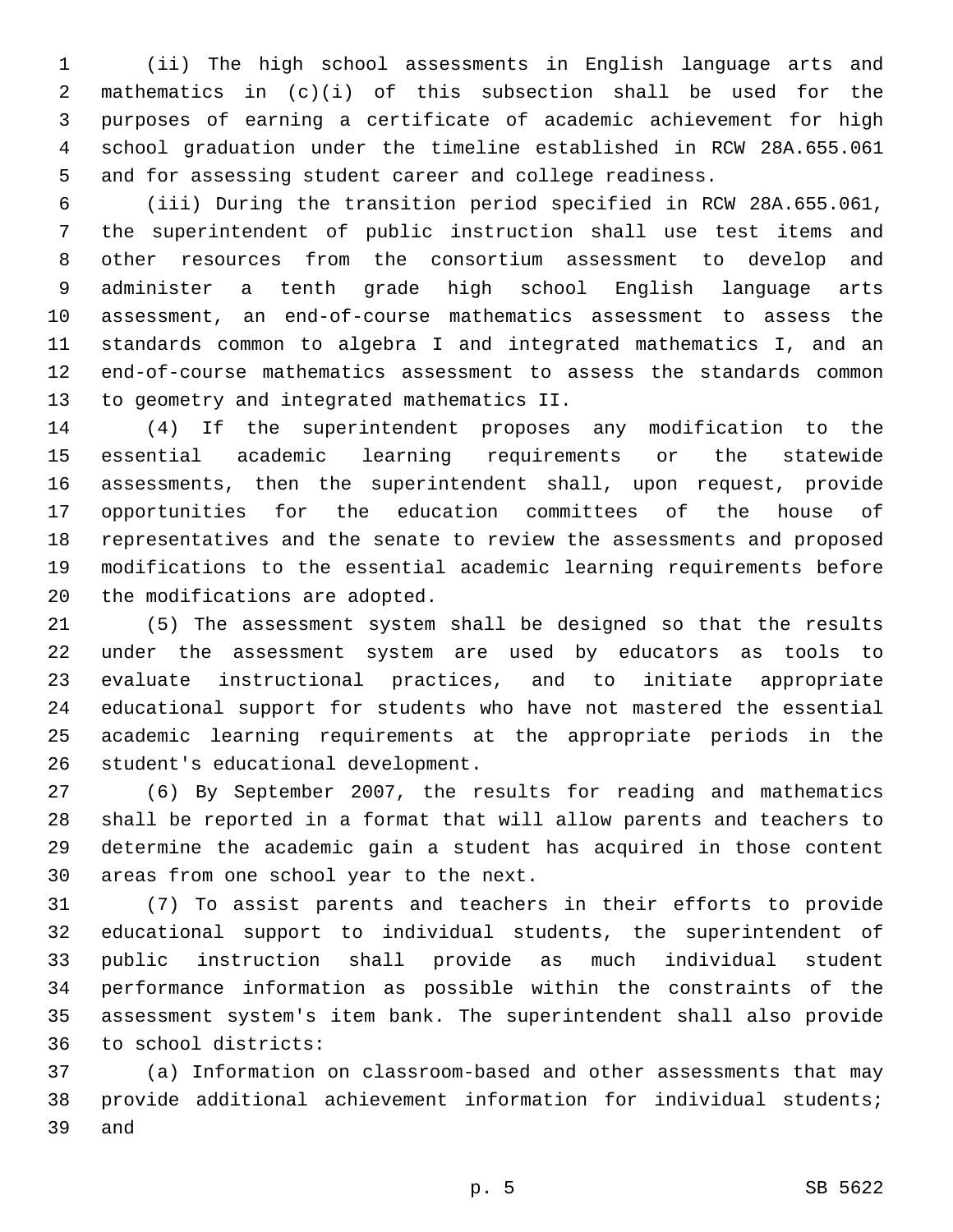(b) A collection of diagnostic tools that educators may use to evaluate the academic status of individual students. The tools shall be designed to be inexpensive, easily administered, and quickly and easily scored, with results provided in a format that may be easily 5 shared with parents and students.

 (8) To the maximum extent possible, the superintendent shall integrate knowledge and skill areas in development of the 8 assessments.

 (9) Assessments for goals three and four of RCW 28A.150.210 shall be integrated in the essential academic learning requirements and 11 assessments for goals one and two.

 (10) The superintendent shall develop assessments that are directly related to the essential academic learning requirements, and are not biased toward persons with different learning styles, racial 15 or ethnic backgrounds, or on the basis of gender.

 (11) The superintendent shall consider methods to address the unique needs of special education students when developing the 18 assessments under this section.

 (12) The superintendent shall consider methods to address the unique needs of highly capable students when developing the 21 assessments under this section.

 (13) The superintendent shall post on the superintendent's web site lists of resources and model assessments in social studies, the 24 arts, and health and fitness.

 (14) The superintendent shall integrate financial education skills and content knowledge into the state learning standards 27 pursuant to RCW 28A.300.460(2)(d).

 NEW SECTION. **Sec. 4.** (1) The career readiness standards work group is established.

 (2)(a) The work group shall be convened by the office of the superintendent of public instruction and must include representatives from the state board of education, business and labor members of the state workforce training and education coordinating board, the office of the superintendent of public instruction, the state board for community and technical colleges, and the student achievement council.36

 (b) The work group may invite, at its discretion, representatives from public and private Washington institutions of higher education and other agencies to provide advice and expertise.